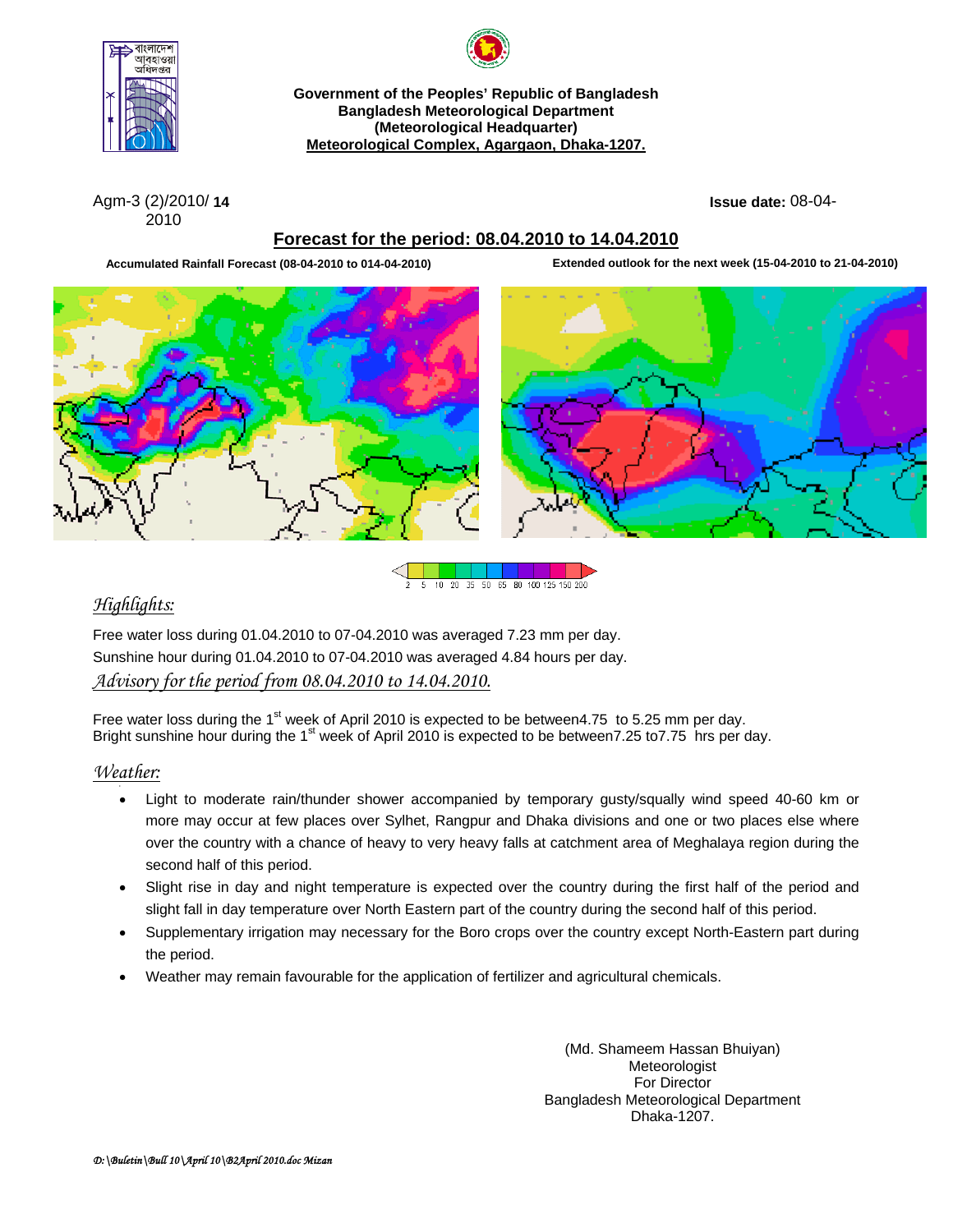### **Bengali Version**

#### Forecast for the period: 08.04.2010 to 14.04.2010

Accumulated Rainfall Forecast (08-04-2010 to 014-04-2010)

Extended outlook for the next week (15-04-2010 to 21-04-2010)



5 10 20 35 50 65 80 100 125 150 200

### câb ekő ngal-

ev®infetbi ^` uk Nb 01-04-2010Bst\_tK 07-04-2010 Bs ch 9-7.23 uytuyt w2j | **nhill iv Kutj i %uhK Nb 01-04-2010 Bs t\_tK 07-04-2010 Bs ch\$-4.84 NJuvQj |** 

### ceff unt- 08-04-2010 Bs t\_tK 14-04-2010 Bs chef-

2010 Bs mtj i Gus**ý** gumi c<u>ůg</u> mßuni ev®íofetbi ^ ubK Nb gub 4.75ugtugt †\_tK 5.25 ugtugt \_vKtZ cuti | 2010 Bsmtj i Gueji gutni cijg nßutni nhaki YKutj i ^ wK Nb gub 7.25 NJW † 1K 7.75 NJW \_ vKtZ cuti |

### Avenud gut-

- G mßün witj U, iscy I XWv we full Mindow Cost Cub Ges t Tiki Ab T (GK "ub Nou 40-60 Mituat ev Auil AuaK tetM`qKvA\_evStovmd gum eté / eR<sup>3</sup>eté ntZ cyti |
- G mßthi cüqta©ùthi I itzi Zucqutvmqub eux tctz cuti Ges mßthi wizxquta@ucqutvmqub mm tctz cuti |
- G mßun f tki DË i ceŴ j e ZZ f tki Ab î feutiv ktni nrui K tmtPi cünRb ntZ cuti |
- G mßuni Avend qv mi I Kut i unguk ` ë cüntilli DcthWk\_vKtZ cuti|

(tay kyaya numb fBay) **Avenut que** cuiPuitKi ct¶ evsj vi k Avenvil gv Ava Bi, XvKv 1207